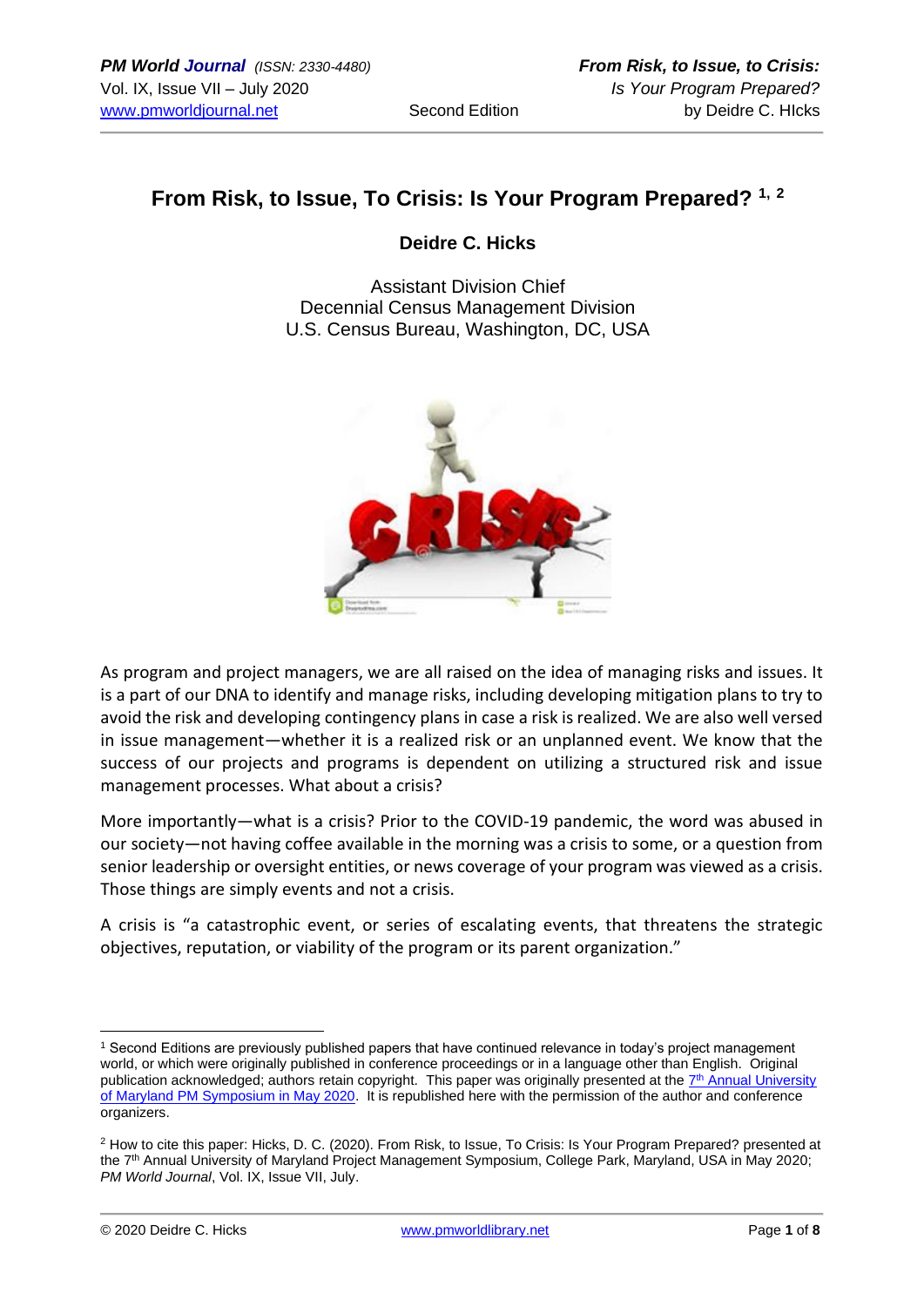While crisis management is related to risk and issue management, crisis management has its own set of international standards and best practices. Please note that crisis management is focused on how an *organization* prepares for, manages, and is impacted by a crisis.

Good examples of a crisis include Hurricane Katrina and last year's Boeing 737 MAX airplane crashes, as well as the current COVID-19 pandemic.

What do these events share that make them a crisis? It is how these events affect the program or organization responsible for managing the program when:

- Objectives are not met.
- Reputation is severely damaged.
- Viability of the organization is threatened.

So what about your program? Do you need to consider crisis management? I would urge you to ask yourself: Do I have any risks that, if realized:

- Could jeopardize lives?
- Would break the law?
- Would jeopardize the reputation of the organization?

If you do, you should consider implementing a formal Crisis Management process.

On the 2020 Census Program, we recognized that we were carrying several risks that, if realized, could become a crisis. We also knew from previous censuses that something was going to go wrong and, depending on the timing, could become a crisis. In late 2018, we decided to establish a formal Crisis Management process. We worked with our contractor/partner Deloitte, who brought to the table a Certified Public Sector Continuity Professional (CPSCP) and a Business Continuity Professional (CBCP) to assist us in developing processes that are based on best practices.

So how does a crisis differ from business as usual?

- Business as usual means that information sources are of known quality, but in a crisis, information is incomplete.
- Under normal circumstances, past experiences (such as trusting your gut feeling) will help you, but in a crisis, you're in a completely new world and relying on instinct can make a bad situation worst.
- Normally, cause-and-effect decisions are predictable, but in a crisis, decisions are full of uncertainty.
- Under normal circumstances, you already have defined roles and expected actions to take, but in a crisis, the roles are fluid and actions may have never been done before.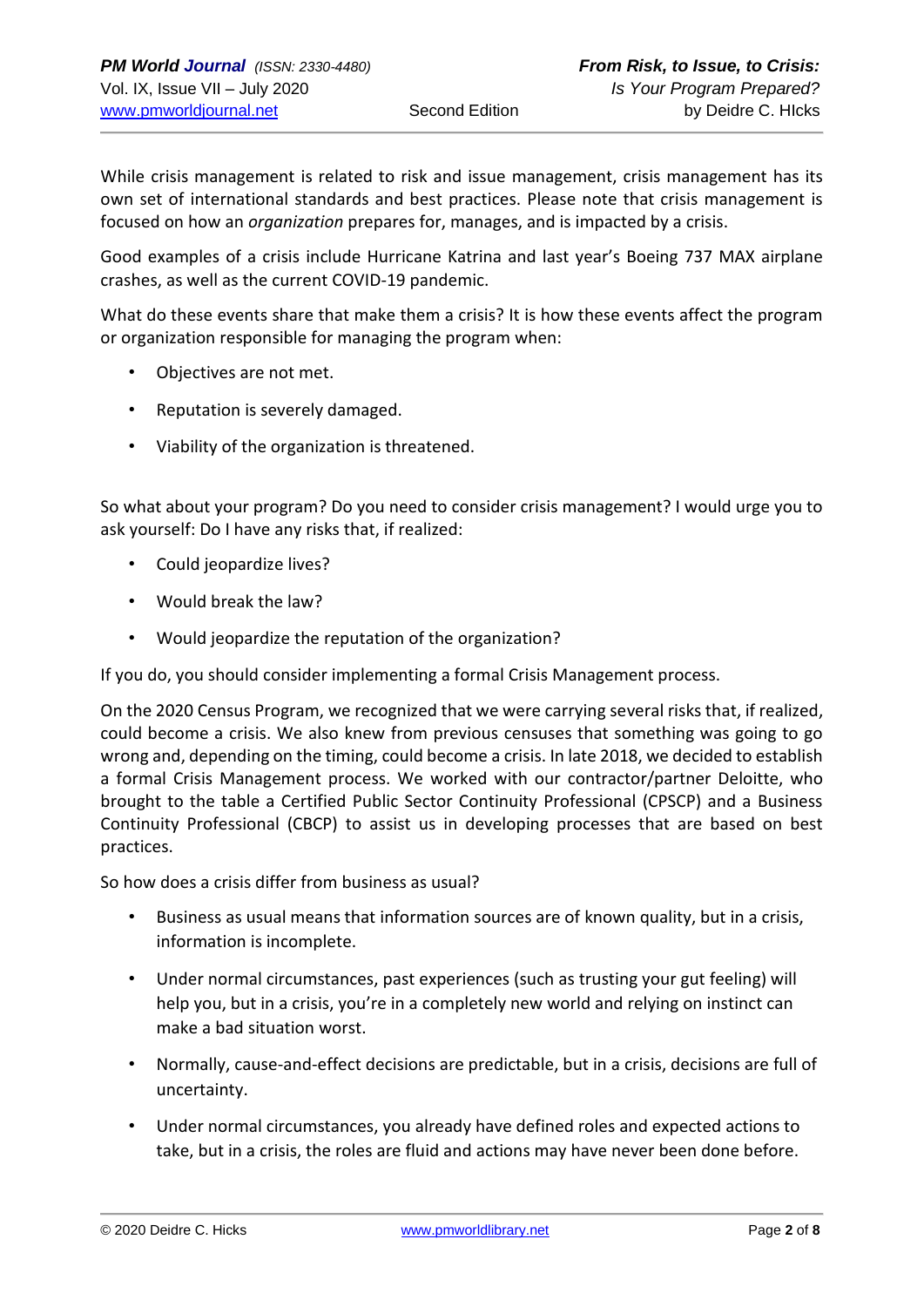Maybe you are now realizing that your program needs formalized crisis management. Please know that crisis management does not replace existing response plans or duplicate processes such as your Continuity of Operations Plan (COOP). What it does is:

- Provide an overarching framework for managing a crisis.
- Document the process to anticipate, prepare, respond, and recover from a crisis.
- Identify existing response plans and describes the integration point with these plans.

The goal is not to develop a contingency plan for every potential scenario that could occur, but to develop plans for every potential impact. Meaning, you may be able to think of 500 different ways your staff could be prevented from working in your buildings and the 501st thing actually occurs. What is important is not that you identify the specific cause of the event, but that you have a plan for the affect.



The chart above is a notional depiction of the Crisis Management Team for the 2020 Census including ad hoc representatives who are added to the team depending on the scope of the crisis.

The Crisis Management Team should generally be formed from the main body that provides strategic vision and has the authority to make decisions in a crisis. Additionally, people with the appropriate level of authority, experience, and capabilities should be appointed to this team. Beneath this team should be a hierarchy of teams, including both tactical and operational teams.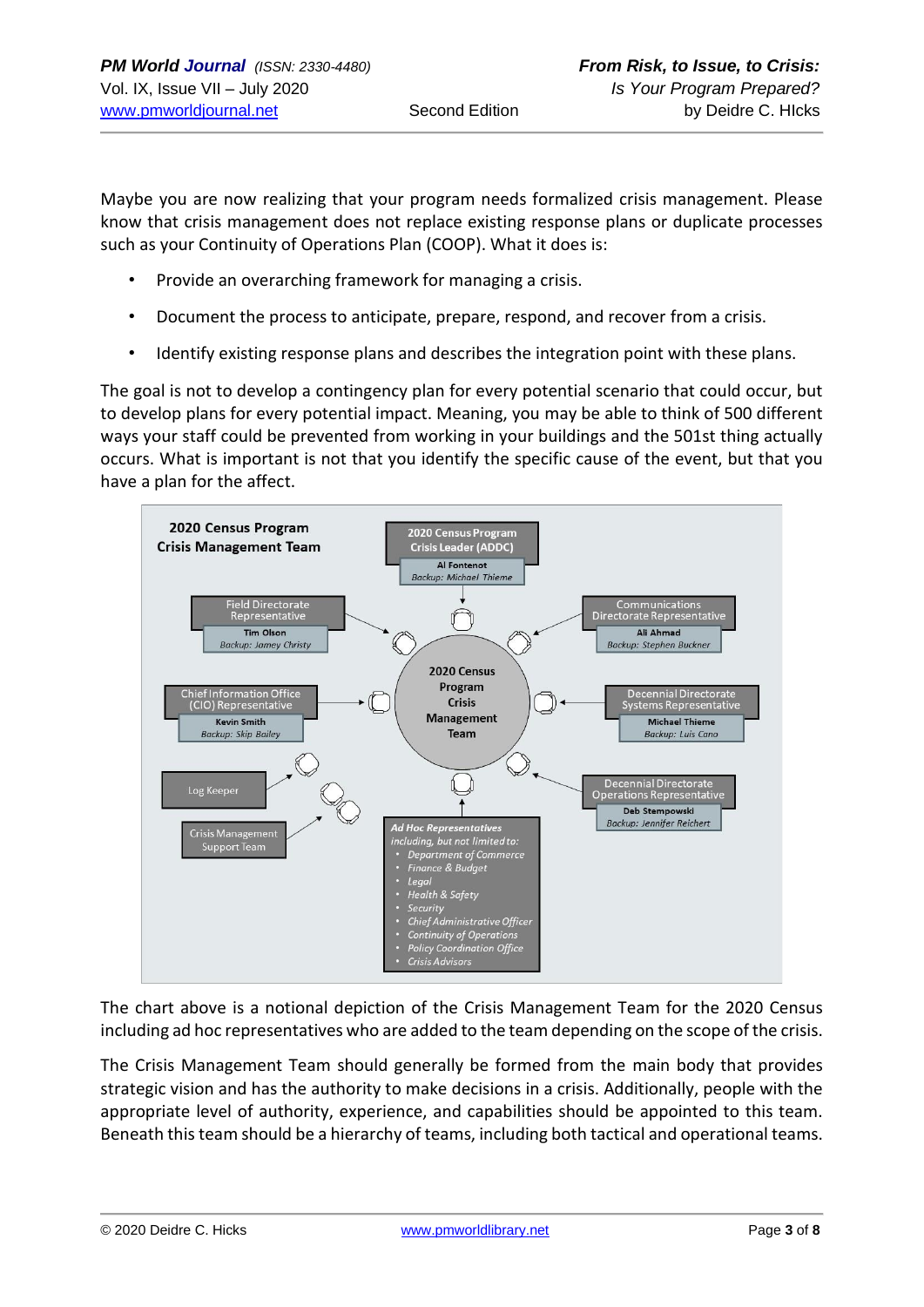To summarize, the Crisis Management Team is comprised of decision-makers, and the others who work for these people are the implementers.

Now I will walk through the major process steps for crisis management:

| <b>Crisis Management</b>                                                                                                   |                                                                                                                                                                                                                                        |                                                                                              |                                                                                           |                                                                                                            |
|----------------------------------------------------------------------------------------------------------------------------|----------------------------------------------------------------------------------------------------------------------------------------------------------------------------------------------------------------------------------------|----------------------------------------------------------------------------------------------|-------------------------------------------------------------------------------------------|------------------------------------------------------------------------------------------------------------|
| <b>Convene</b>                                                                                                             | <b>Assess</b><br><b>Respond</b>                                                                                                                                                                                                        | <b>Reframe</b>                                                                               | <b>Transition</b>                                                                         | <b>Stand Down</b>                                                                                          |
| Convene<br>Crisis Team to<br>address<br>disruption<br>based on an<br>alert from<br>information<br>management<br>capability | Disseminate<br>Assess impact,<br>Executive's<br>decide whether to<br>Intent, manage<br>declare a crisis,<br>organizational<br>develop<br>response, and<br>Executive's Intent,<br>inform<br>and elevate for<br>stakeholders<br>approval | Reframe the<br>crisis, revise<br>Executive's<br>Intent based on<br>continual<br>reassessment | Evaluate<br>recovery<br>plans,<br>transition to<br>recovery,<br>and restore<br>operations | Stand down<br>Crisis Team,<br>initiate after<br>action<br>review, and<br>incorporate<br>lessons<br>learned |

The first step is to formally convene the Crisis Management Team. This occurs when an alert has come through your normal information management processes and systems and the Crisis Management Chair determines that the team needs to be convened.

Once the team is convened, the focus is on assessing the impact to decide whether the situation is indeed a crisis. If a crisis is declared, then the team must develop an executive intent. What is an executive intent? It is a high-level statement that is used to communicate to key stakeholders, employees, and potentially the public the goal of the program to address and recover from the crisis.

The executive intent is critical to crisis management because it is the prime directive (for you "Star Trek" fans) that guides all decision-making. It is so important that I'd like to spend a little time discussing executive intents.

The following are real world examples of an executive intent:



"It's our responsibility to eliminate this risk -<br>we own it, and we know how to do it."

The first example came from the Boeing CEO during the 737 MAX airplane crashes in 2019.



"Be completely transparent during a cyber breach."

The second example came from the Home Depot CEO during a cybersecurity breach that occurred in 2017.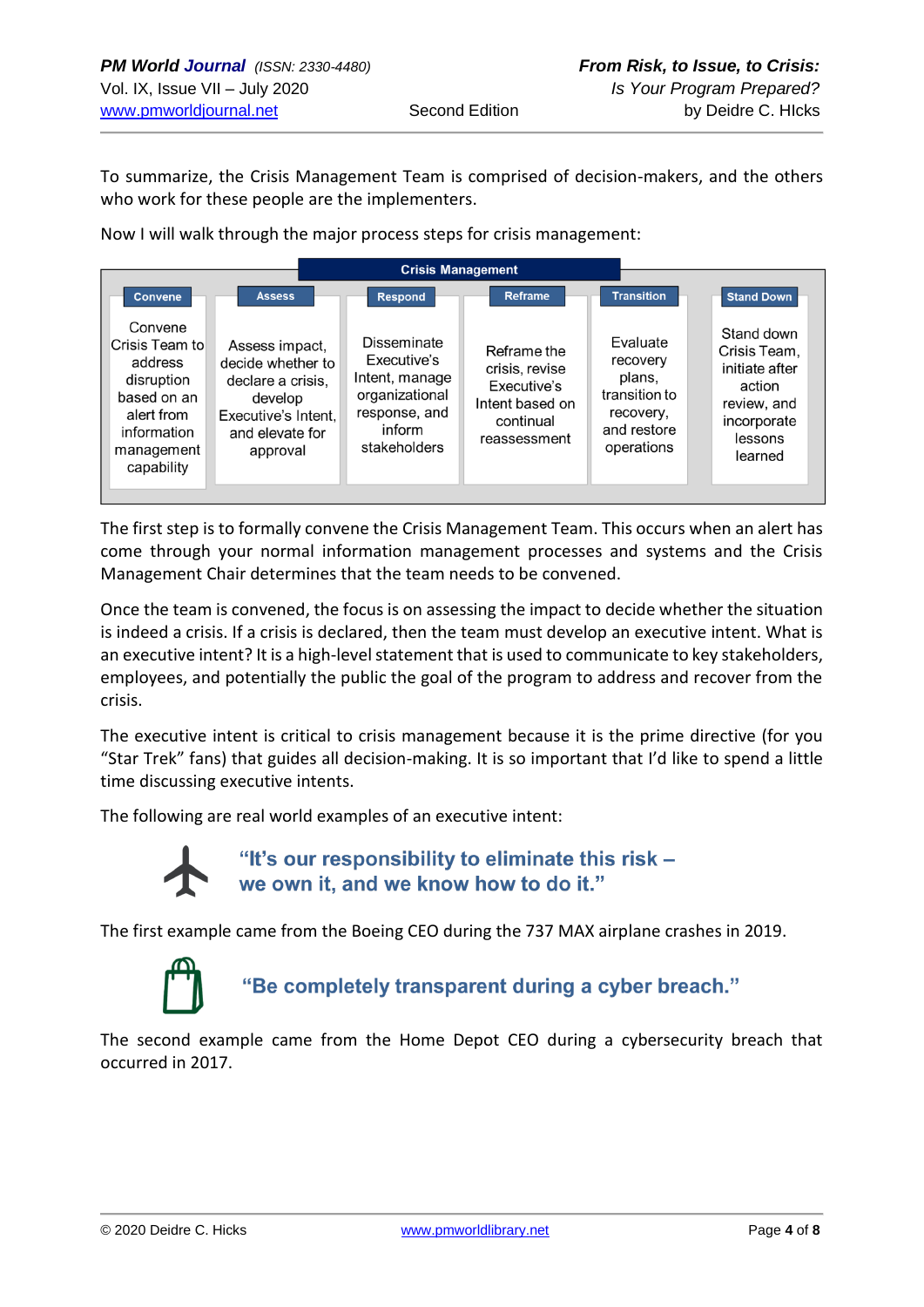

# "There will not be another attack on US soil."

Another example came from the FBI Director after 9/11. Relevant to this discussion, 2020 Census executive intent is shown below.

#### "[We will] not take actions that consciously contribute to the **United States** spread of the COVID-19 virus, while fulfilling our constitutional ensus 2020 mandate to conduct a complete, accurate, and on-time Census."

Returning to the Crisis Management process, the next step for the Crisis Management Team is to respond to the crisis. That includes disseminating the executive's intent, managing organizational response to the crisis, and informing stakeholders. For the 2020 Census, stakeholders includes the Department of Commerce, Congress, the White House, and the public through news releases. In addition, during this step the frequency for follow-on meetings is set.

The Reframe step of Crisis Management is when you are actively managing the crisis. During this meeting, the Crisis Management Team will get updated information, reassess the circumstance, and potentially revise executive intent―crisis management is not just one meeting and then you are done. The crisis team uses these meetings to assess and evaluate recovery plans and make adjustments as needed. Any decisions made to redirect the program are disseminated through normal communications channels, including updates to the Risk and Issue Board, change requests submitted to the Change Control Board, and the continued dissemination of information to stakeholders that we discussed in the Assess Phase.

At some point, the crisis team begins to transition to recovery. The transition phases are underway once you are moving toward restoring operations or implementing the "new normal" for the program.

Finally, you cannot stay in crisis mode forever. The team does stand down, which also includes initiating an after-action review and lessons learned. It does not mean the event is over, just that we are moving forward under the "new normal." I also would like to highlight that from the very first meeting, a best practice is to discuss what the conditions for stand down will be and then revisit those in subsequent meetings. It is important for the Crisis Management Team to keep its eye on the end game so that everyone clearly understands when the crisis is over and life in the "new normal" begins.

The success of crisis management is highly dependent on conducting training exercises. If your program is critical enough to need crisis management, then you must plan and budget for exercises. Human nature always devolves to chaos in a crisis if you have not built in muscle memory. Therefore, it is crucial that you include all members of the organization who may be involved in a crisis and conduct exercises that increase in complexity from tabletop to scenarios in a scripted environment leading to interactive simulations.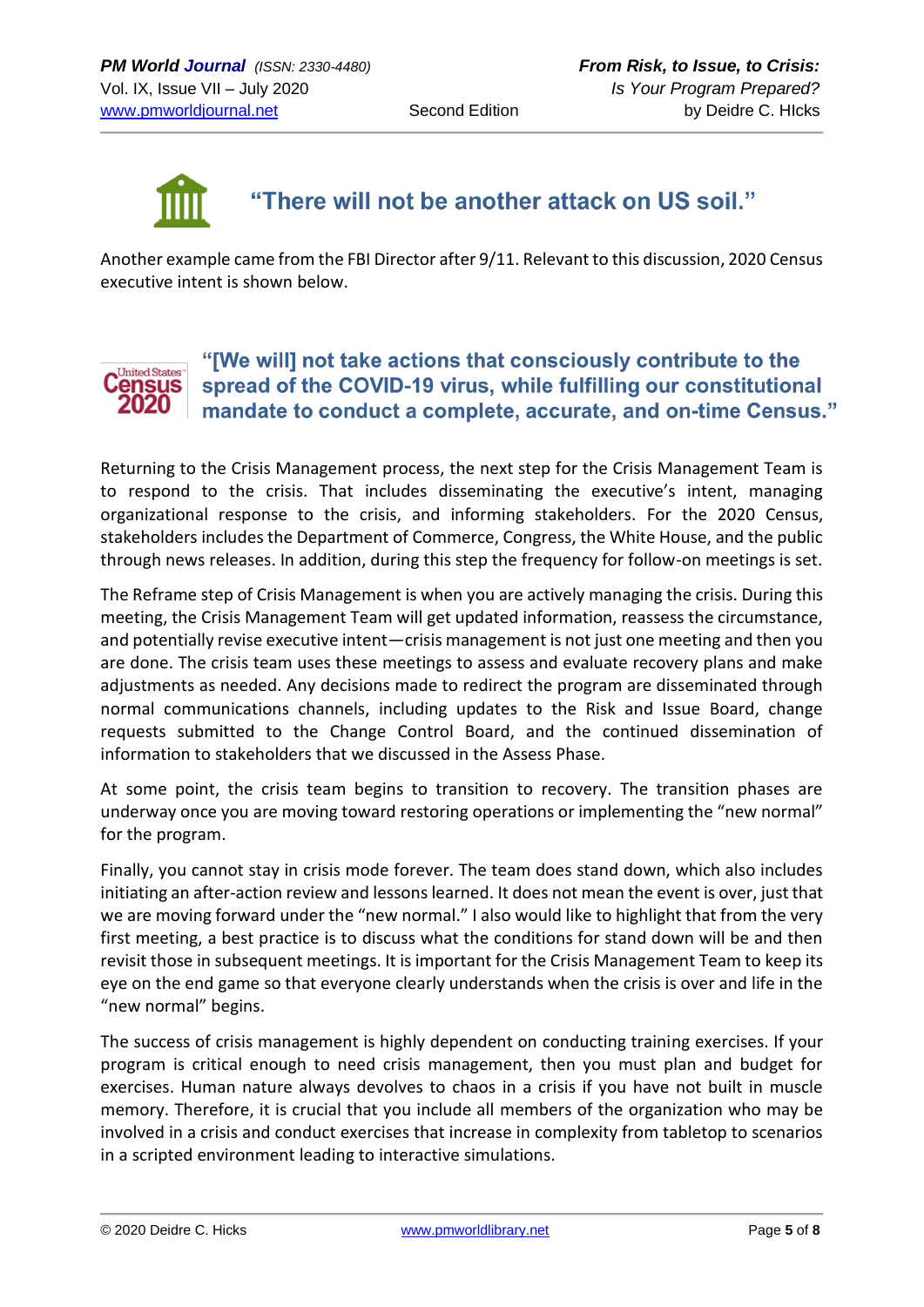The more you exercise, the better the response will be in a real event.

The 2020 Census program conducted tabletop exercises beginning in May and going through September 2019. From November 2019 to February 2020, we held more complex scenarios that exercised all of the steps of crisis management. Our last exercise was held in late February, and our Crisis Management Team members all agreed that they would have benefited from more exercises.

Now let me begin by giving you an update on the status of the 2020 Census in terms of the COVID-19 pandemic.

- Prior to the start of operational activities, our risk register included a major disasters risk that covered everything from terrorism, hurricanes, earthquakes, and pandemics.
- On March 9, the Risk and Issue Board discussed establishing an issue regarding COVID-19.
- On March 10, Al Fontenot, the Census Bureau's Associate Director for Decennial Census Programs, convened the Crisis Management Team and declared a crisis. The next day the World Health Organization officially declared the novel coronavirus outbreak a pandemic.
- On March 12, mail began to be delivered inviting the public to self-respond to the census via the internet, phone, or through the mail. Those activities are ongoing and will continue throughout the data collection process. The good news is that currently more than 60 percent of households have responded to the census.

Guidance issued by the Office of Management and Budget and the Office of Personnel Management has given federal agencies guidelines to resume operations on an epidemiologically sound, data-driven basis, adhering to the latest federal, state, and local guidance. The Census Bureau continues to monitor the changing conditions at the state and local level, and it will update its planned start dates for selected operations and in selected states, consulting with appropriate officials.

Information provided daily to the Census Bureau from the Federal Emergency Management Agency, as well as state and local authorities, will be used to guide Census Bureau decisions on timing. As a result, selected field operations will resume on a phased schedule on a geographic basis.

Under the adjusted 2020 Census operational plan, the Census Bureau is conducting a series of preparatory activities so that we are fully ready to resume field activities as we continue to advance the mission of the 2020 Census to ensure a complete and accurate count. In-person activities, including enumeration, office work, and processing activities, will always incorporate the most current guidance from authorities to ensure the health and safety of staff and the public.

By law, the Census Bureau will deliver each state's population total, which determines its number of seats in the U.S. House of Representatives and the local counts each state needs to complete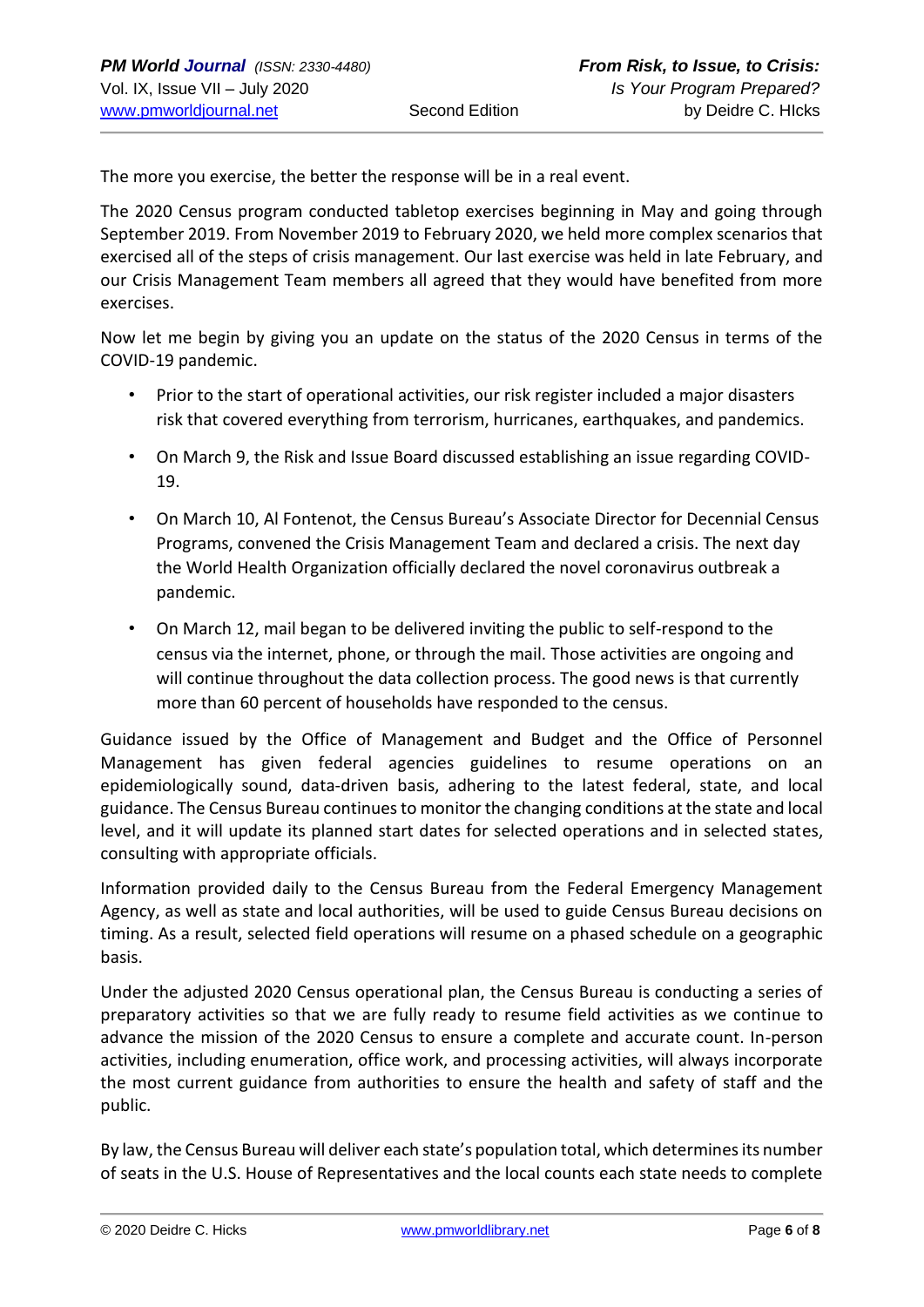legislative redistricting. Because of the delays, for the first time since the 1790 Census, we will not deliver the data as originally scheduled.

#### **Deliver apportionment counts to the President**

| <b>Planned Schedule</b> | <b>Revised Schedule</b> |
|-------------------------|-------------------------|
|                         |                         |

| By December 31 | By April 30, 2021 |
|----------------|-------------------|
|                |                   |

#### **Deliver redistricting counts to states**

| Planned Schedule | <b>Revised Schedule</b> |  |
|------------------|-------------------------|--|
|                  |                         |  |
| By April 1, 2021 | By July 31, 2021        |  |

The details of these decisions related to COVID-19 are shared publicly on the 2020census.gov website under News and Events, click on Press Kits. A quick public service announcement: if you have **not yet** responded, please do so through our website at 2020census.gov shown below.